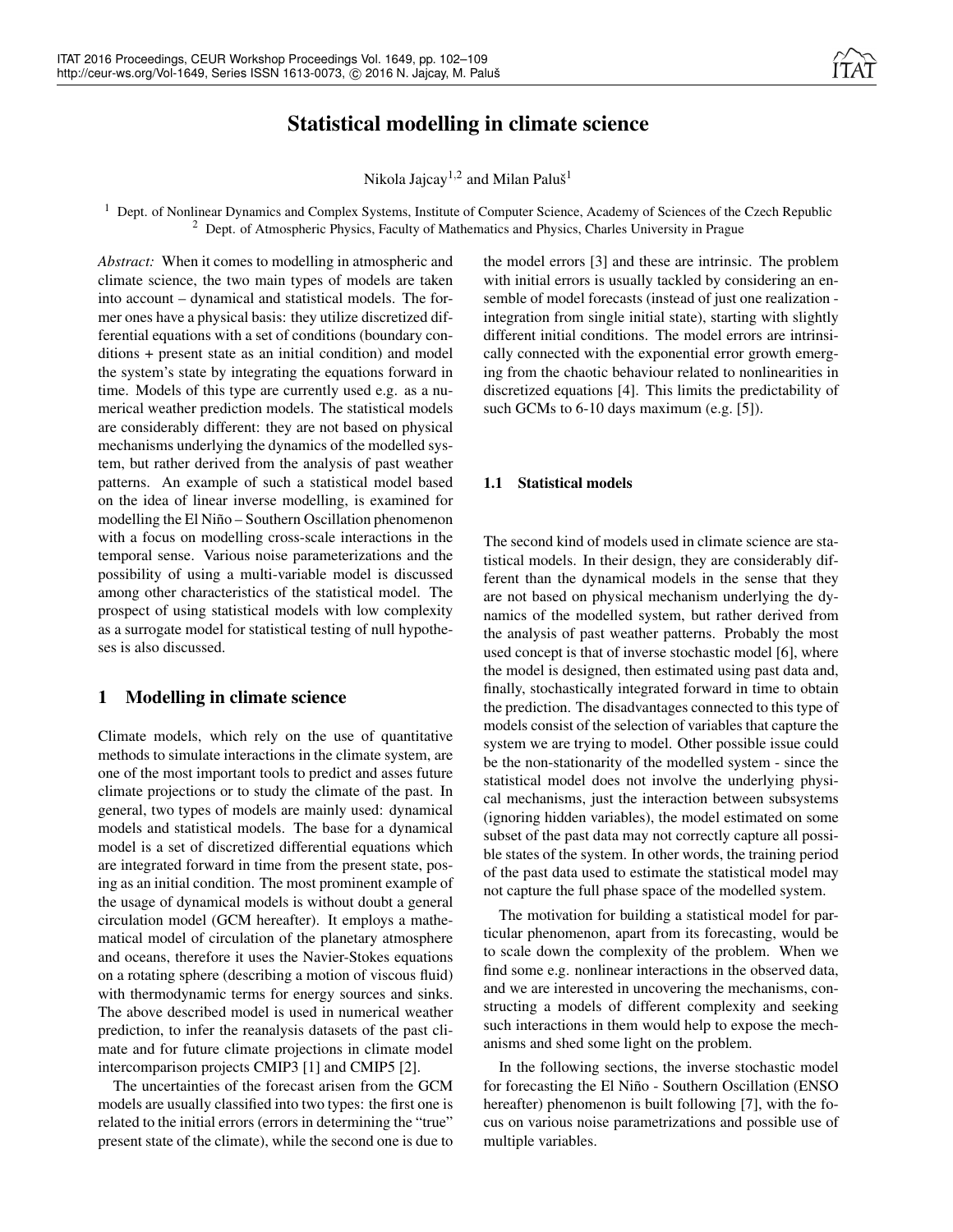

Figure 1: ENSO phenomenon, its phases and mechanisms: (left) neutral, (center) positive and (right) negative. Figures taken from [10].

## 2 Data-based ENSO model

The ENSO phenomenon exhibits strong interannual climate signal and has a great economic and societal impact. It originates from the coupled ocean-atmosphere dynamics of the tropical Pacific [8], but has a strong influence on circulation and air-sea interaction also outside the tropical belt through teleconnections associated with it [9].

The ENSO phenomenon expresses itself as a sea surface temperature (SST hereafter) anomaly and exists in three distinct phases - the neutral, positive (El Niño) and negative (La Niña). The basic physical mechanisms for each of the phases are depicted in Fig. 1. The normal state of the equatorial Pacific (Fig. 1 left) is warm SST in the western basin, near Australia and cold SST in the eastern basin, near the coast of Peru. Above the warm water in the west, the deep convection takes place, where warm and moist air is ascending to the border of troposphere, creating an area of low atmospheric pressure and area of persistent precipitation. From the upper part of the troposphere, the air is moving eastward and then it descends already as cold and dry, creating an area of high atmospheric pressure above the eastern equatorial Pacific. From this basin, the air is blowing westward on the surface, in agreement with the trade winds, finishing the circulation loop known as the Walker circulation. The easterly surface air flow triggers the oceanic surface current to flow poleward, effectively removing water from the surface, thus the water needs to be replaced and this is due to the upwelling, where in the equatorial area, the water is upwelled from roughly 50 meters depth to the surface. Since the thermocline (a border between cold deep ocean and warm surface ocean) is located below 50 meters in the west, the upwelled water is warm, but in the eastern Pacific the thermocline level is above the 50 meters, thus the upwelled water is cold, creating the cold SST in the east and warm SST in the west.

The warm phase of ENSO (Fig. 1 center) creates a warm SST anomaly in the eastern Pacific, acting to weaken the Walker circulation, to move the area of persistent precipitation eastward, to diminish the difference between eastern and western Pacific surface pressures and to level off the thermocline. Reversely, the negative phase of ENSO (Fig. 1 right) is acting to strengthen the Walker circulation, to move the area of persistent precipitation even more westward, the differences in surface pressure is now larger and the thermocline is even more tilted. The ENSO tends to naturally oscillate between these three phases without a distinct period (there is no distinct peak in ENSO signal's spectrum) and the reasons why are still largely unknown.

The important aspect of ENSO is that its positive phase - El Niño is generally characterized by a larger magnitude than its negative phase - La Niña. This statistical skewness is one of the indicators that, at least to some extent, the dynamics of ENSO involves nonlinear processes [11]. At the same time, the most detailed numerical dynamical models seem to severely underestimate this nonlinearity [12], hence the quality of the forecast is not satisfactory.

From the reviews of statistical models for ENSO forecasting before 2000 [13] it was clear, that majority of models were still linear, but lately the nonlinear models are getting more attention (e.g. [14]). In the following, we describe easy-to-interpret nonlinear model for ENSO forecasting.

#### 2.1 Inverse models

The concept of inverse stochastic models are used as the starting point in developing the ENSO model. Let  $\mathbf{x}(t)$  be the state vector of anomalies, so  $\mathbf{x}(t) = \mathbf{X}(t) - \overline{\mathbf{X}}$ , where  **is the climate state vector (could be multi- or univari**ate climate observations e.g. temperature, pressure etc. or a PCA time series from eigen-decomposition of some climate field) and  $\overline{X}$  is its time-mean. The evolution of anomalies could be expressed as

$$
\dot{\mathbf{x}} = \mathbf{L}\mathbf{x} + \mathbf{N}(\mathbf{x}) \tag{1}
$$

where  $L$  is a linear operator,  $N$  represents the nonlinear terms and dot denotes time derivative.

The simplest type of inverse models is linear inverse models (LIM, [6]). By assuming, in eq. (1), that  $N(x)dx \approx$  $\text{Tx} dt + dr^{(0)}$ , where **T** is the matrix describing linear feedbacks of unresolved (hidden) processes on **x** and  $d\mathbf{r}^{(0)}$  is a white-noise process, eq. (1) could be written as

$$
dx = B^{(0)}xdt + dr^{(0)}, B^{(0)} = L + T.
$$
 (2)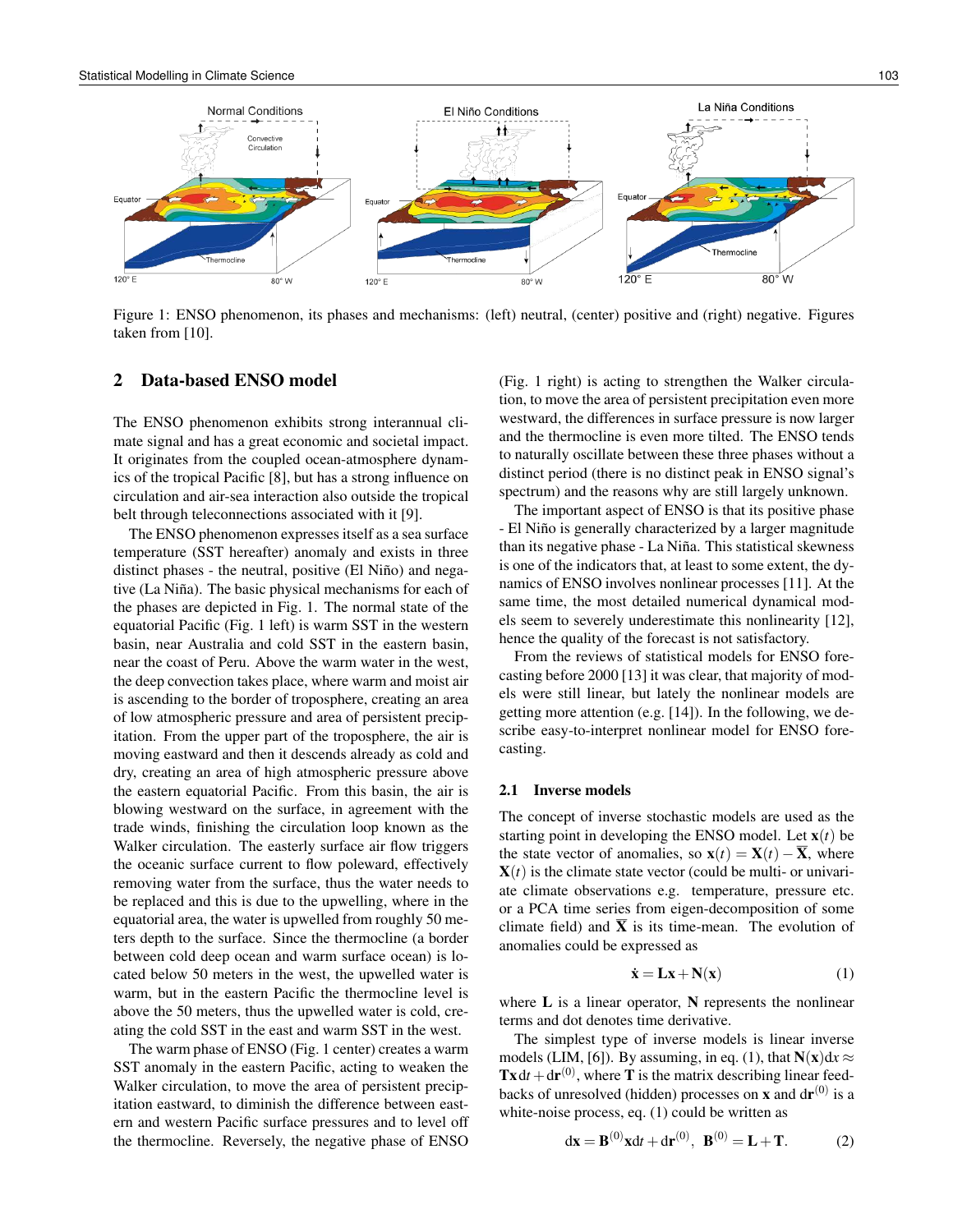The matrix  $\mathbf{B}^{(0)}$  and the covariance matrix of the noise  $\mathbf{Q} \equiv \langle \mathbf{r}^{(0)} \mathbf{r}^{(0)T} \rangle$  can be directly estimated from the observed statistics of **x** by multiple linear regression [15]. The state vector x, or predictor-variable vector, consists of amplitudes of corresponding principal components (PCA analysis [16] yields spatial patterns - empirical orthogonal functions and its respective time series - principal components), while the vector of response variables contains their tendencies  $\dot{x}$ .

#### 2.2 Nonlinear multilevel model

The assumptions of linear, stable dynamics and of additive white-noise used to construct LIMs are only valid to certain degree of approximation. In particular, the stochastic forcing  $dr^{(0)}$  typically involves serial correlations, and, in addition, the matrices  $\mathbf{B}^{(0)}$  and Q obtained from the data exhibit substantial dependence on the lag, that was used to fit them [17]. The two modifications of the basic inverse model, that address both nonlinearity and serial correlations are taken into account, as in [18].

The first modification is obtained by assuming polynomial, rather than linear form of  $N(x)$  in eq. (1), in particular, a quadratic dependence. The  $i^{\text{th}}$  component  $N_i(\mathbf{x})$ could be written as

$$
N_i(\mathbf{x}) \approx \left(\mathbf{x}^T \mathbf{A}_i \mathbf{x} + \mathbf{t}_i \mathbf{x} + c_i^{(0)}\right) dt + dr_i^{(0)}
$$
(3)

The matrices  $A_i$  represent the blocks of a third-order tensors, while the vectors  $\mathbf{b}_i^{(0)} = \mathbf{l}_i + \mathbf{t}_i$  are the rows of the matrix  $\mathbf{B}^{(0)} = \mathbf{L} + \mathbf{T}$  (as in eq. (2)). These objects, as well as components of the vector  $\mathbf{c}^{(0)}$ , are estimated by multiple polynomial regression [19].

The second modification, considering the serial correlations in residual forcing, is due to the multilevel structure of our model. In particular, consider the *i*<sup>th</sup> component of the first, main level of the inverse stochastic model

$$
\mathrm{d}x_i = \left(\mathbf{x}^T \mathbf{A}_i \mathbf{x} + \mathbf{b}_i^{(0)} + c_i^{(0)}\right) \mathrm{d}t + \mathrm{d}r_i^{(0)},\tag{4}
$$

where  $\mathbf{x} = \{x_i\}$  is the state vector and matrices  $\mathbf{A}_i$ , vectors  $\mathbf{b}_i^{(0)}$  and the components  $c_i^{(0)}$  of the vector  $\mathbf{c}^{(0)}$  as well as the components  $r_i^{(0)}$  of the residual forcing vector  $\mathbf{r}^{(0)}$ are determined by the least squares. The additional model level is added to express the known increments  $dr^{(0)}$  as a linear function of an extended state vector  $[\mathbf{x}, \mathbf{r}^{(0)}]$ . We estimate this level's residual forcing again by the least squares. More levels are added the same way, until the  $L<sup>th</sup>$  level's residual,  $\mathbf{r}^{(L+1)}$ , becomes white in time, and its lag-0 correlation matrix converges to constant, hence

$$
dr_i^{(0)} = \mathbf{b}_i^{(1)}[\mathbf{x}, \mathbf{r}^{(0)}]dt + r_i^{(1)}dt,
$$
  
\n
$$
dr_i^{(1)} = \mathbf{b}_i^{(2)}[\mathbf{x}, \mathbf{r}^{(0)}, \mathbf{r}^{(1)}]dt + r_i^{(2)}dt,
$$
  
\n...  
\n
$$
dr_i^{(L)} = \mathbf{b}_i^{(L+1)}[\mathbf{x}, \mathbf{r}^{(0)}, \dots, \mathbf{r}^{(L)}]dt + r_i^{(L+1)}dt
$$
 (5)

The eqs. (4) and (5) describe a wide variety of processes in a fashion that explicitly accounts for the modeled process x feeding back on the noise statistics. The linear multilevel model is obtained by assuming  $A_i \equiv 0$  and  $c^{(0)} \equiv 0$ in eq. (4). Details of the methodology and further discussion could be found in [7].

It is well known, that the extreme ENSO events tend to occur in boreal winter. From several ways to include this phase locking to the annual cycle, the alternative approach used here is to include seasonal dependence in the dynamical part of the first level. Namely, we assume the matrix  $\mathbf{B}^{(0)}$  and vector  $\mathbf{c}^{(0)}$  to be periodic, with period  $T = 12$ months:

$$
\mathbf{B}^{(0)} = \mathbf{B}_0 + \mathbf{B}_s \sin(2\pi t/T) + \mathbf{B}_c \cos(2\pi t/T),
$$
  

$$
\mathbf{c}^{(0)} = \mathbf{c}_0 + \mathbf{c}_s \sin(2\pi t/T) + \mathbf{c}_c \cos(2\pi t/T) \qquad (6)
$$

In this case, the whole record is used to estimate four seasonal-dependent coefficients. The model is trained in the leading EOF (empirical orthogonal function) space [16] of tropical Pacific SST anomalies. The optimal number of state-vector components and the degree of nonlinearity has to be assessed by cross-validation. The parameters in this paper were used as in [7].

## 3 Results

In this section, the brief results are presented of how the statistical model is able to simulate the ENSO signal. The skill of the model is determined in the sense of basic linear ENSO metrics such as the amplitude of the ENSO signal, the seasonality (since the seasonality is important aspect of ENSO dynamics) and finally, the power spectrum of ENSO signal. The model is employed as described in the previous section, the matrices and vectors are estimated from the previous data and then the model is integrated to obtain the time series of same length as the training data. Since the model is stochastic (forced by a white noise), we employed an ensemble of 20 members. Each member is integrated with slightly different initial conditions and these members are referred to as realizations.

The basic ENSO metric is its amplitude, which could be characterized by the standard deviation of SST anomalies averaged over Nino3.4 box (bounded by 5◦S - 5◦N and  $120°W - 170°W$ ). In Fig. 2 we can see the ENSO amplitude as derived from the Nino3.4 index [20] (thick black line), along with 20 realizations from the data-based ENSO model, both linear and quadratic (gold for linear, red for quadratic).

As can be seen, the linear model slightly overestimates the ENSO amplitude, while the quadratic model slightly underestimate the ENSO amplitude. From the spread of the ensemble members we could infer that the model is sensitive to initial conditions and the forcing. Still, the ensemble averages for both models are within reasonable distance from the data borderline, therefore in this aspect the model performs adequately.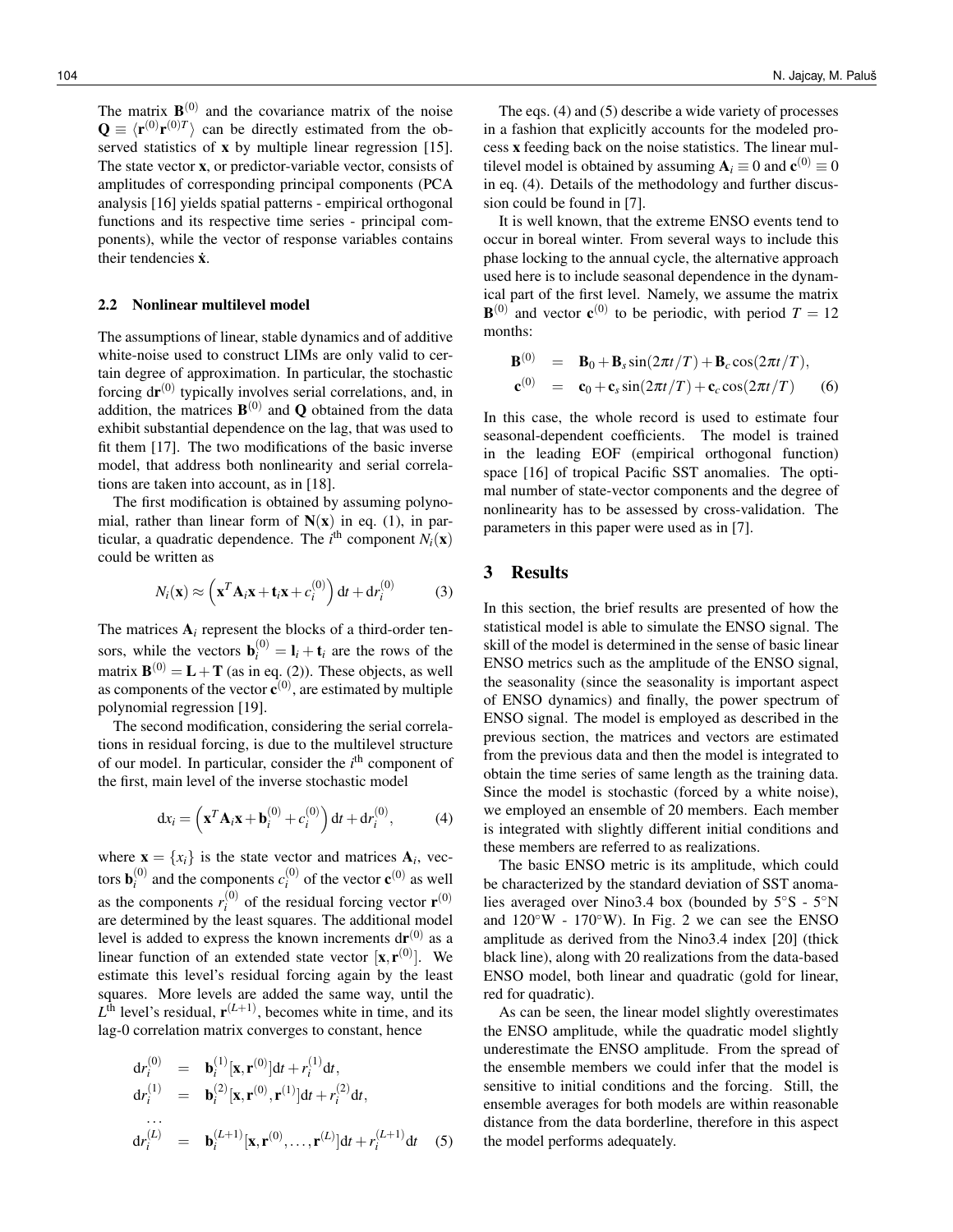

Figure 2: ENSO amplitude as standard deviation of SST anomalies in data (black line) and in 20 realizations of linear (gold) and quadratic (red) model.

Other metric connected with ENSO amplitude is its seasonality. As written above, the ENSO phenomenon exhibits seasonal changes in variance, with elevated variance in winter months and lower variance in spring and summer months. This can be also seen in Fig. 3, where the monthly variance is plotted for the data and for both models. Both models are capable of modelling higher variance in winter months and drop in variance through spring and summer, although the difference in variance is higher in data than in both models. Still, the ensemble averages are reasonably close to the data.



Figure 3: ENSO seasonality as standard deviation per month in data (black curve) and in 20 realizations of linear (gold) and quadratic (red) model. Thicker lines represent the mean over 20 realizations in the respective model.

The last metric taken into account was the power spectrum of Nino3.4 time series. The spectrum for the Nino3.4 data and both linear and quadratic model realizations can be seen in Fig. 4. The main peak in data occurs at roughly 5 year period, but still the ensemble averages for respective models are more flat in this area of frequencies. In the higher frequencies (around annual frequency and less) the power spectra are in agreement. In general, the spectra of modelled time series could be said to copy the actual Nino3.4 time series. The power spectra were computed using the Welch method [21].



Figure 4: ENSO power spectra estimated using the Welch method in data (black curve) and in 20 realizations of linear (gold) and quadratic (red) model. Thicker lines represent the mean over 20 realizations in the respective model.

#### 4 Noise parametrization in the model

The statistical model, once estimated, is integrated forward in time and forced by a noise - usually a realization of spatially correlated random process. In the most intuitive and basic case, the last level residuals' covariance matrix is estimated and decomposed using Cholesky factorization yielding a lower triangular matrix R. When the model is integrated, the random realization of white noise is multiplied by the matrix  $\bf{R}$ , yielding spatially correlated white noise which is used as a random forcing in the model. The results for quadratic and linear ENSO models from the previous section were obtained using this simple noise parametrization, and the question is whether looking deeper into the residuals' structure could aid the model's performance.

#### 4.1 Dependence on the system's state

First refinement for the noise parametrization arises from the concept of modelling climate processes which exhibit low-frequency variability (LFV). In this method, we find and select noise samples, snippets, from the past noise (residuals) which have forced the system during short time intervals that resemble the LFV phase just preceding the currently observed state, and then use these snippets (or information contained in them) to drive the current state into the future. For full methodology and discussion, see [22].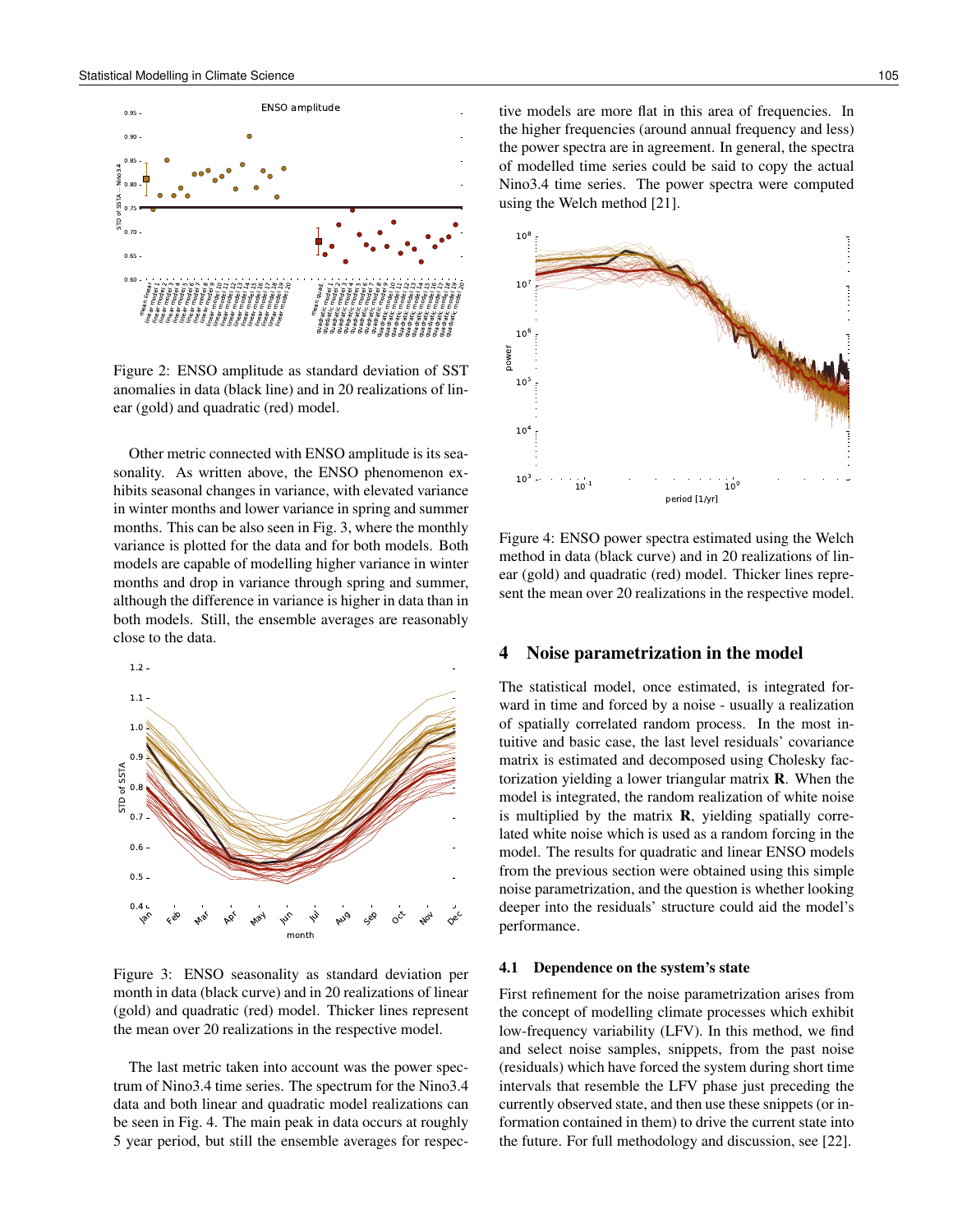The found past noise snippets can be used in two different ways. The first one (as used in [22]) seeks various snippets from the past observations and then directly uses them to force the model as an ensemble. When e.g. we find 4 intervals which resemble the LFV phase, we integrate the model 4 times using all 4 noise snippets directly and than average over them. The second version (as used in our study) is to find, say, 100 samples of the past noise closest to the current state of the system, cluster them together and create covariance matrix from them. Afterwards, the Cholesky decomposition is used to obtain the matrix  **and** finally, the random white noise realization is multiplied by the matrix R. Using this matrix, the spatial covariance of the forcing is dependent on the current state of the system. In both noise parametrizations, the current system state could be estimated in multiple ways: either using correlation of the SSA time series, or using the Euclidean distance in the subspace spanned by first few EOFs.

As can be seen in Fig. 5, although the amplitude statistics are not substantially shifted, the transient from highvariance winter period to low-variance spring and summer are better captured by the later model, with noise forcing conditioned on system's state. The power spectra for both models are practically the same (not shown).

#### 4.2 Seasonal dependence of the forcing

Although the seasonal dependence of the model is captured in model's dynamics by fitting the seasonally dependent matrices  $\mathbf{B}^{(0)}$  and  $\mathbf{c}^{(0)}$  (recall eq. (6)), our analysis showed, that the last level's residuals still exhibit seasonally dependent amplitude. To address this issue, we computed the standard deviations for each month from the last level's residuals, then fitted the 5 harmonics of the annual cycle to capture the seasonal dependence, removed this dependence from the residuals, then estimated covariance matrix and subsequently the matrix  **and finally gener**ated spatially correlated white noise realization which was multiplied back by the requisite seasonal amplitude to account for the seasonally dependent amplitude of the forcing. The fitted harmonics of the annual cycle were selected as

$$
P_i = \cos(2\pi i t/T) + \sin(2\pi i t/T), i = 1,...,5
$$
 (7)

and then regressed on the seasonally varying standard deviation of the last level's residuals.

#### 4.3 Using extended covariance matrix

The last modification to the noise is to use the extended covariance matrix instead of lag-0 covariance matrix. When evaluating system's state we do not take just the state closest to the current state of the model, but, say 5 consecutive months and construct the extended matrix out of this snippet. Then the matrix is decomposed using Cholesky factorization and used as a spatial correlation matrix  **is** random forcing generation.



Figure 5: ENSO amplitude (upper) and seasonality (bottom) in data (black curve) and in 20 realizations of linear (gold) and linear with conditioned noise on the system's state (red) model. Thicker lines represent the mean over 20 realizations in the respective model.

The two latter modifications bring just a slight improvements into ENSO metrics (not shown), but could have more substantial advancements in modelling different atmospheric phenomena.

## 5 Synchronization and causality in the observed and modelled data

Better understanding of the complex dynamics of the atmosphere and climate is one of the challenges for contemporary science. Considering the climate system as a complex network of interacting subsystems [23] is a new paradigm bringing new data analysis methods helping to detect, describe and predict atmospheric phenomena [24]. A crucial step in constructing climate networks is inference of network links between climate subsystem [25]. Directed links determine which subsystems influence other subsystems, i.e. uncover the drivers of atmospheric phenomena. Inference of causal relationships from climate data is an intensively developing research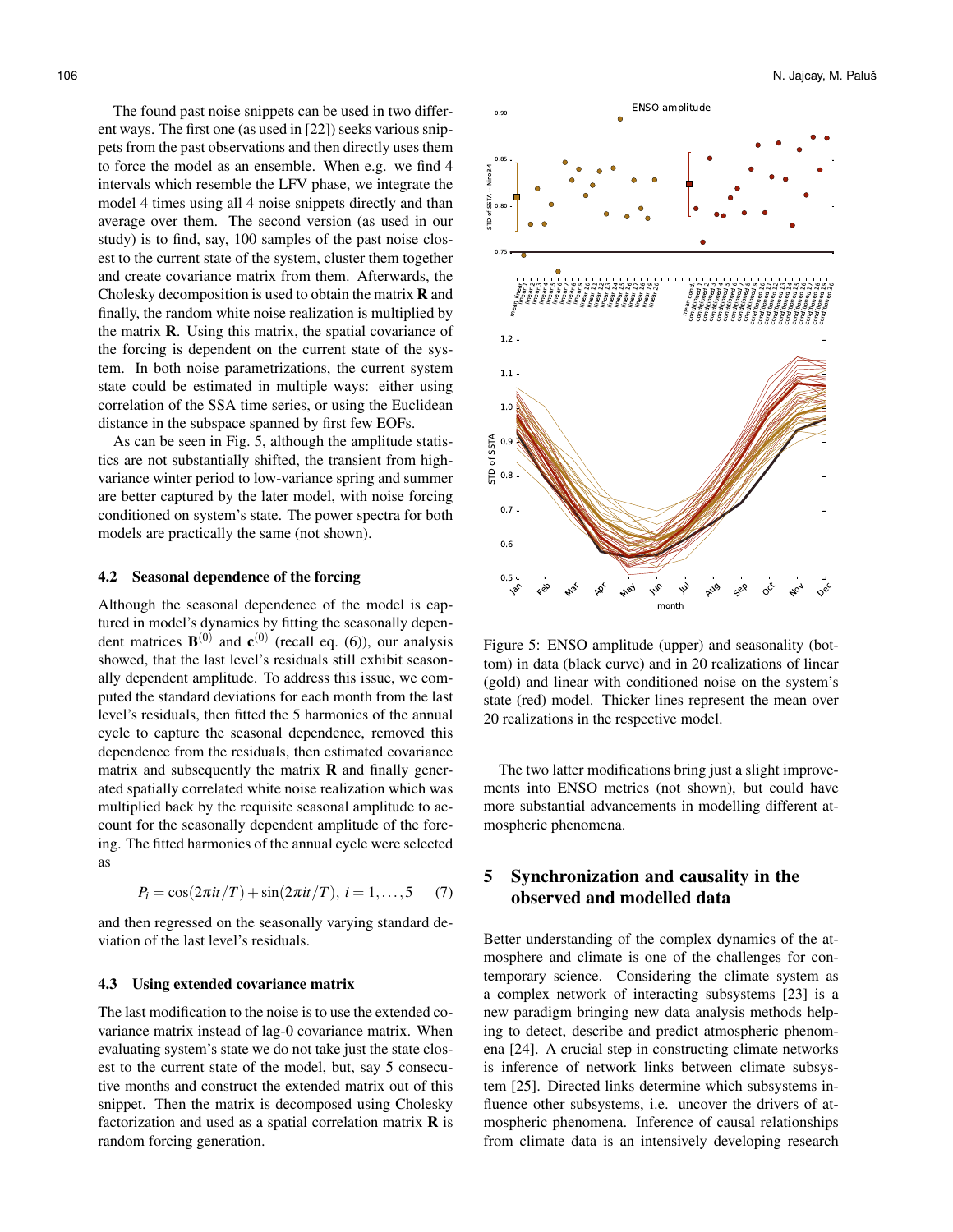field, e.g. [26, 27]. Typically, a causal relation is sought between different variables or modes of atmospheric variability.

Paluš [28] has open another view at the complexity of atmospheric dynamics by uncovering causal relations or information flow between dynamics on different time scales in the same variable. Recently, phase-phase and also phase-amplitude interactions between dynamics on different temporal scales were observed in the ENSO dynamics (captured by the Nino3.4 index) using the approach as in [28]. Shortly, we use the continuous wavelet transform to the time series for particular time scales to obtain the instantaneous phase and amplitude of the oscillatory mode as

$$
\Psi(t) = s(t) + i\hat{s}(t) = A(t)e^{(i\phi(t))}, \tag{8}
$$

$$
\phi(t) = \arctan \frac{s(t)}{s(t)}, \tag{9}
$$

$$
A(t) = \sqrt{s^2(t) + \hat{s}^2(t)}.
$$
 (10)

Then the time series of phase and / or amplitude are used to study the interactions. We adopt measures from information theory, namely mutual information and conditional mutual information, where the mutual information could be expressed as

$$
I(X;Y) = \sum_{x \in X} \sum_{y \in Y} p(x,y) \log \frac{p(x,y)}{p(x)p(y)},
$$
 (11)

where  $p(\cdot)$  is the probability distribution or joint probability distribution and *X* and *Y* are our time series of either phase or amplitude derived from the ENSO SST data. Finally, the measures we are interested in could be written as:

- phase synchronization  $-I(\phi_1(t); \phi_2(t)),$
- phase-phase causality  $I(\phi_1(t); \phi_2(t + \tau)$   $φ_2(t)|φ_2(t)$ ),
- phase-amplitude causality  $I(\phi_1(t); A_2(t +$  $\tau$ )| $A_2(t)$ , $A_2(t-\eta)$ , $A_2(t-2\eta)$ ),

#### 5.1 Interactions in the data

As can be seen from Fig. 6, in ENSO dynamics captured by the Nino3.4 index, the synchronization of annual cycle with quasi-biennal and combination frequencies (frequencies that arise from the interactions between annual and the most prominent ENSO period) is observed. Also, the 4-6 year cycle of phase in ENSO dynamics influence the quasi-biennal range of the amplitude time series.

#### 5.2 Interactions in the model

Our goal was to simulate the nonlinear cross-scale interactions in the model. This is important since it might help



Figure 6: Phase synchronization (left) and phaseamplitude causality (right) in Nino3.4 time series. Shown is the significance (over  $95<sup>th</sup>$  percentile against 500 Fourier transform surrogates) of k-nearest neighbours estimate of mutual information and conditional mutual information.

to uncover the mechanisms of these interactions and shed more light onto the dynamics of ENSO in general. We constructed the ENSO model and repeated the above analysis to modeled ensemble of the Nino3.4 time series.



Figure 7: Phase synchronization (left) and phaseamplitude causality (right) in modeled Nino3.4 time series by the data-based model. Shown is the aggregate of 5 realizations of k-nearest neighbours estimate of mutual information and conditional mutual information. Significance against 500 Fourier transform surrogate data.

As seen from the analysis of modelled data (Fig. 7), the main phase synchronization bands (annual cycle with quasi-biennal cycle and combination frequencies) are also captured by the modelled data, while the phase - amplitude interactions are not very well captured. This might arise from the low complexity of the model, or the absence of some nonlinear interactions in the model design (apart from quadratic).

## 6 Modelling surrogate data with statistical model

Surrogate data (or analogous data) is a method to generate synthetic data set (time series) that preserve some of the statistical properties, while omitting the others. One way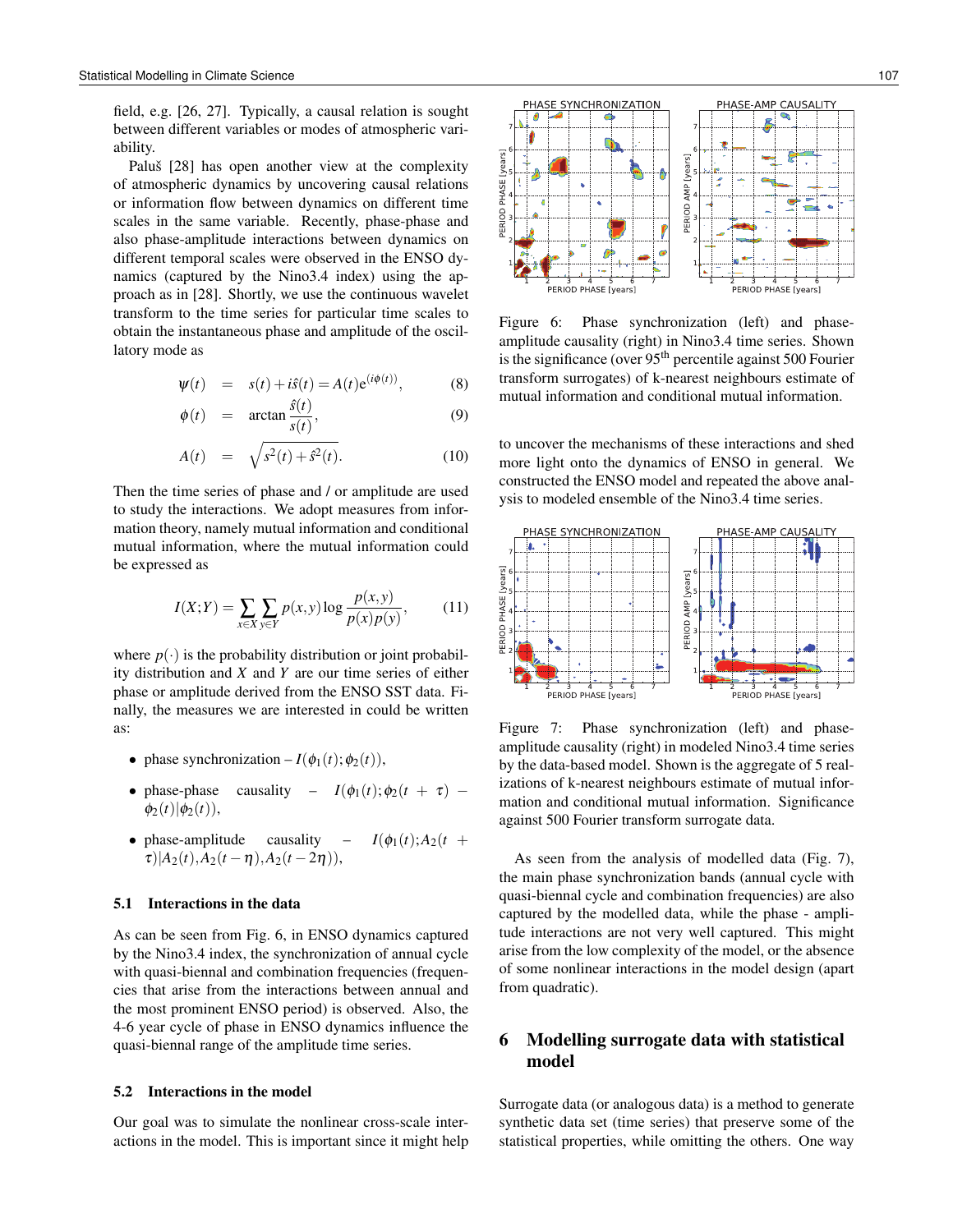of using them, is to test statistical significance by contradiction. This involves posing a null hypothesis describing some kind of a process and then generating an ensemble of surrogate data according to null hypothesis using Monte Carlo methods. One of the most used technique for generating surrogate data is the Fourier transform surrogate [29] (FT surrogates), which preserve the linear correlations in the data (periodogram or spectrogram, including autocorrelation) of the time series, but omits any other interactions in them.

As an example, consider two intertwined Lorenz systems, where one of them drives the other. Now, using the time series in one dimension, say the x dimension from both Lorenz systems, we can use some method for detecting causality, e.g. conditional mutual information between the two time series of two Lorenz systems. We get the value of conditional mutual information, but this is still not enough to interpret it in the means of whether there is a causal relationship between them or the result arose by chance. For this purpose, we construct an ensemble of Fourier transform surrogate data (which qualitatively preserves properties of the time series, but allows no causal relationship between them) and repeat the analysis using the very same method on this ensemble and finally compare the value for actual data with the histogram of values obtained from the ensemble of surrogate data. When the value from the data exceeds some percentile (e.g.  $95<sup>th</sup>$ ) of the surrogate data distribution, we say that the causal relationship is significant in comparison with e.g. 500 FT surrogates.

When studying nonlinear cross-scale interactions in time series using the above method, the statistical test involves creating an ensemble of surrogate, synthetic time series and repeat the analysis for the whole ensemble. Then we computed the percentile, where the observed interactions could not arose by random chance. Of course, one could use Fourier transform method to generate the surrogate time series, effectively posing a null hypothesis of a linear process which has the same spectrum to that of an observed data. On the other hand, one can create a more sophisticated null hypothesis by exploiting the options of a data-based model: when one consider just a linear model, omit the dynamical seasonal dependence in  $\mathbf{B}^{(0)}$  and  $\mathbf{c}^{(0)}$  terms (as in eq. (6)) and use the simplest noise parametrisation (just consider the spatial covariance structure), the model will omit the nonlinear interactions and could pose as a surrogate data model copying the basic statistical properties of a modelled time series. This way, the analysis would show whether the cross-scale interactions are arising from the seasonal dependent dynamics, or from nonlinear (e.g. quadratic) interactions between subsystems and so on.

When comparing Fig. 6 (testing against 500 Fourier transform surrogates) and Fig. 8 (testing against 500 databased model surrogates), the significant interactions are virtually the same, expect in the latter, the "fluctuations" (or they might be false positives as well) are attenuated to



Figure 8: Phase synchronization (left) and phaseamplitude causality (right) in modelled Nino3.4 time series by the data-based model. Shown is the aggregate of 5 realizations of k-nearest neighbours estimate of mutual information and conditional mutual information. Significance against 500 surrogate time series created with databased model.

minimum. This way, we can get better idea of the statistical significance of the interactions between subsystems, in particular the nonlinear ones, since we are testing against the model with just linear interactions.

### 7 Conclusions

Statistical modelling in climate science is continuously getting more attention, since their usage is not limited to forecast some of the phenomena of interest (like ENSO), but could also be used to infer some of the statistical properties and relationships among different subsystems. Since the statistical models live in phase space of particularly reduced dimensionality, when we could observe the interactions of interest, the identification of their sources will become more feasible.

We showed that the statistical model with the right settings, which were selected based on careful inspection of the modelled system, could generate synthetic time series of interest, copying the desired properties of the system both linear and nonlinear statistics. Since the stochasticity is the important aspect of the data-based model, various parametrization techniques exist to correctly model the system's external forcing. Finally, the possibility of usage of the low complexity model as surrogate data was discussed, showing advantages of usage of such technique to infer statistical significance.

The outlook for future work combines various different paths which appeared. One direction would be focusing on statistical modelling itself, experimenting with various variable model, with input time series and their preprocessing and so on and so forth. Other direction would be connecting the statistical models with dynamical ones, in the sense, that statistical models could be used for parametrization of e.g. sub-grid phenomena (microphysics of clouds, local convection etc.) in large coupled atmospheric-oceanic models.